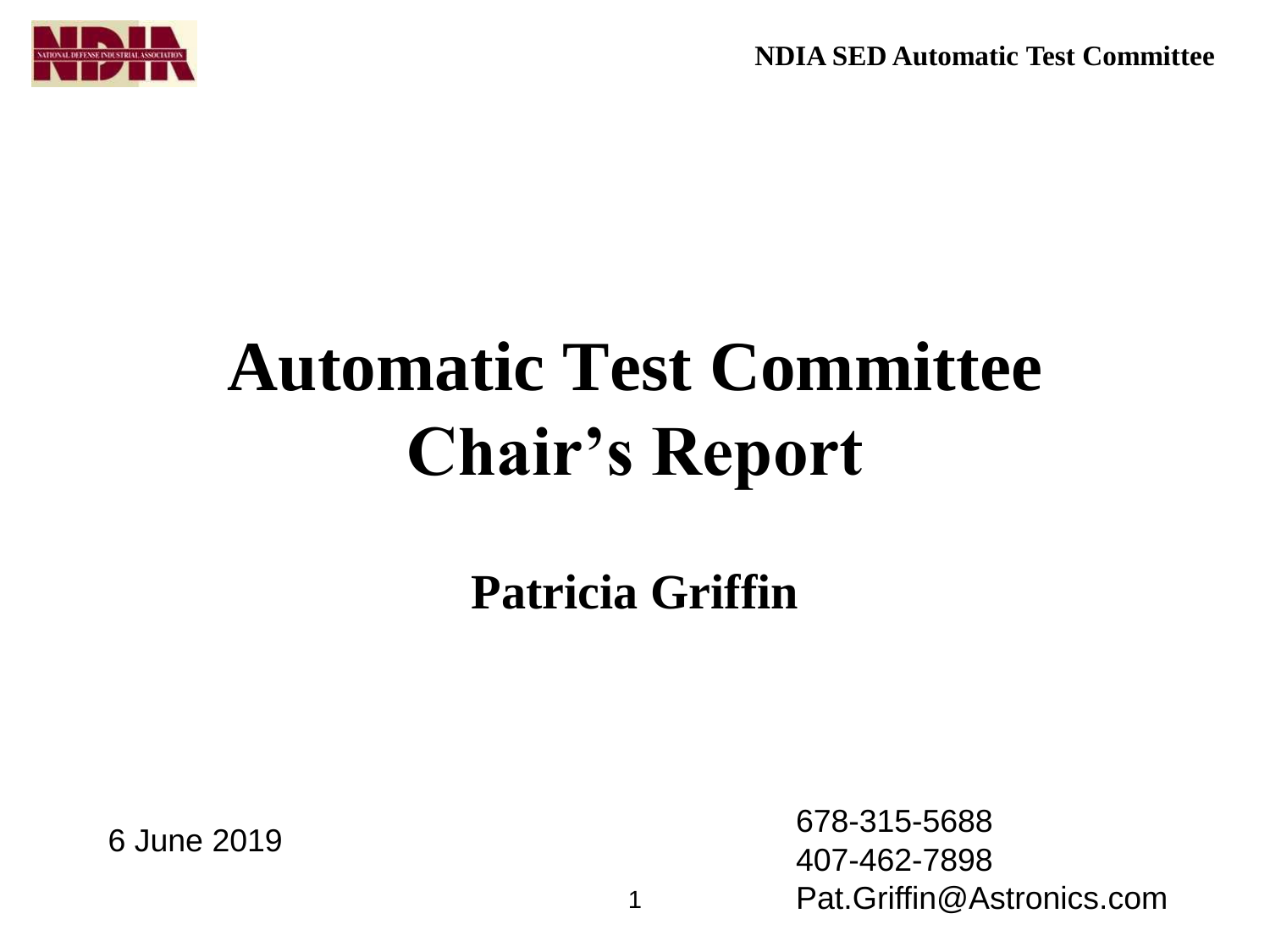## *National Defense Industrial Association - Systems Engineering Division AUTOMATIC TEST COMMITTEE*

**2019 Steering Committee (June 6)**

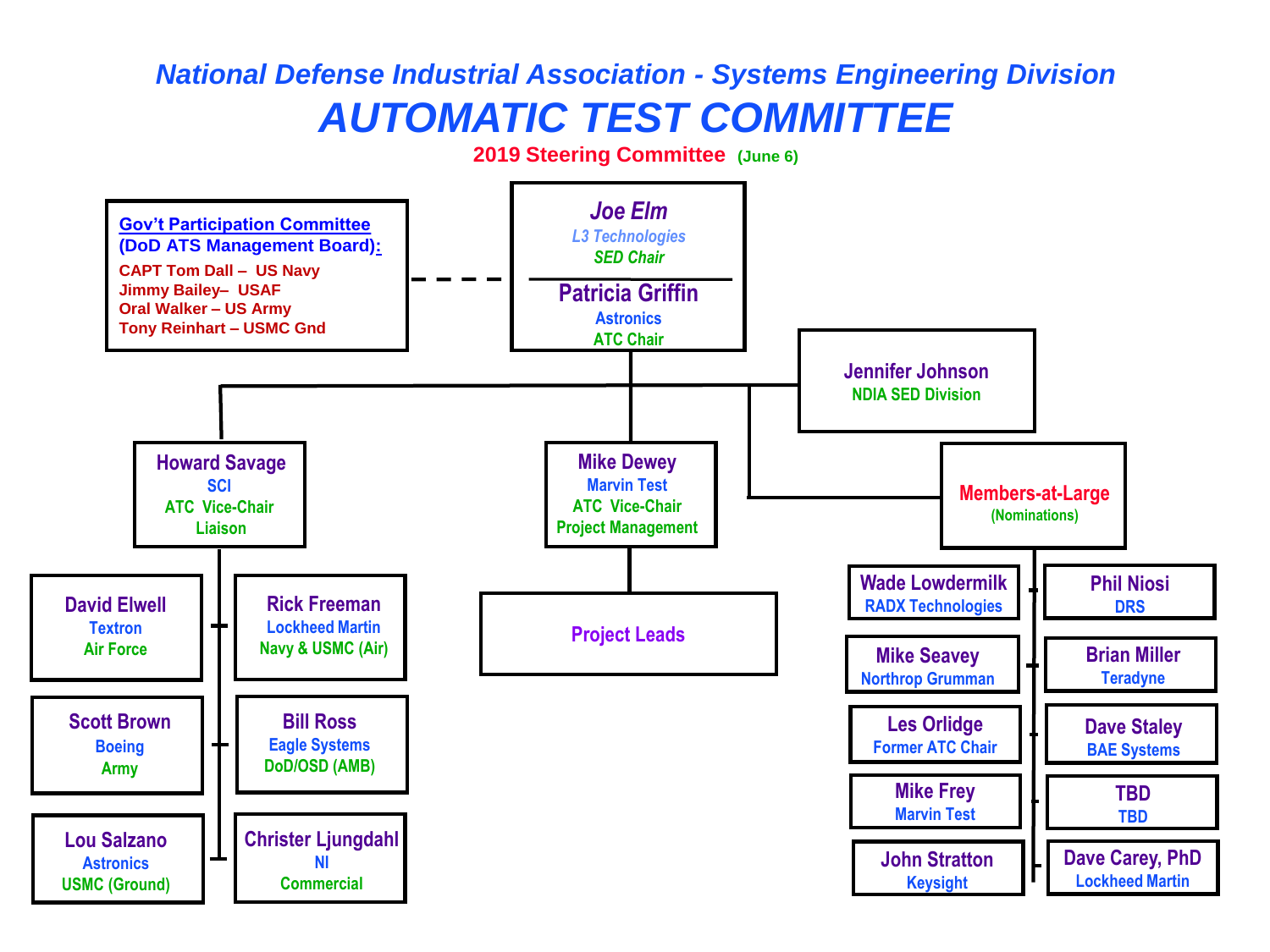

## Automatic Test Committee - 2019 Task Plan

| <b>Proposed 2019 Tasks:</b>                                                                                                                                                                                                                                 | Deliverables / Products                                                                                                                                                                                                                                                                                                                                                                                     |
|-------------------------------------------------------------------------------------------------------------------------------------------------------------------------------------------------------------------------------------------------------------|-------------------------------------------------------------------------------------------------------------------------------------------------------------------------------------------------------------------------------------------------------------------------------------------------------------------------------------------------------------------------------------------------------------|
| <b>· Government/Industry Liaison Reports</b><br>• John Slattery Award nominations<br>• ATC projects:<br>• Awaiting next project<br>• Cyber Security discussions                                                                                             | <b>Semi-annual Reports posted on ATC Web-site:</b><br>$\bullet$<br><b>US Army ATS Liaison Report</b><br>$\bullet$<br><b>USAF ATS Liaison Report</b><br>$\bullet$<br><b>US Navy/USMC-Air ATS Liaison Report</b><br><b>USMC-Ground ATS Liaison Report</b><br><b>DoD AMB Liaison Report</b><br><b>Commercial ATS Liaison Report</b><br>• ATC Project Updates<br>Survey industry for next project.<br>$\bullet$ |
| <b>Schedule / Resources</b>                                                                                                                                                                                                                                 | <b>Issues / Concerns:</b>                                                                                                                                                                                                                                                                                                                                                                                   |
| <b>Status/Review/Present at regular ATC meetings:</b><br>• March 26th at NDIA HQ - Completed<br>• August 26-29 adjacent AUTOTESTCON in<br><b>National Harbor, MD</b><br>• Every other month with SED (DC area)<br>No resource issues or support anticipated | <b>Limited Budget/resources:</b><br>• ATC is focusing on high value projects,<br>deferring lower priority projects primarily<br>due to limited resources.<br>• Several committee member changes<br>noted on new org chart                                                                                                                                                                                   |
|                                                                                                                                                                                                                                                             | <b>AFET hiso</b> P                                                                                                                                                                                                                                                                                                                                                                                          |